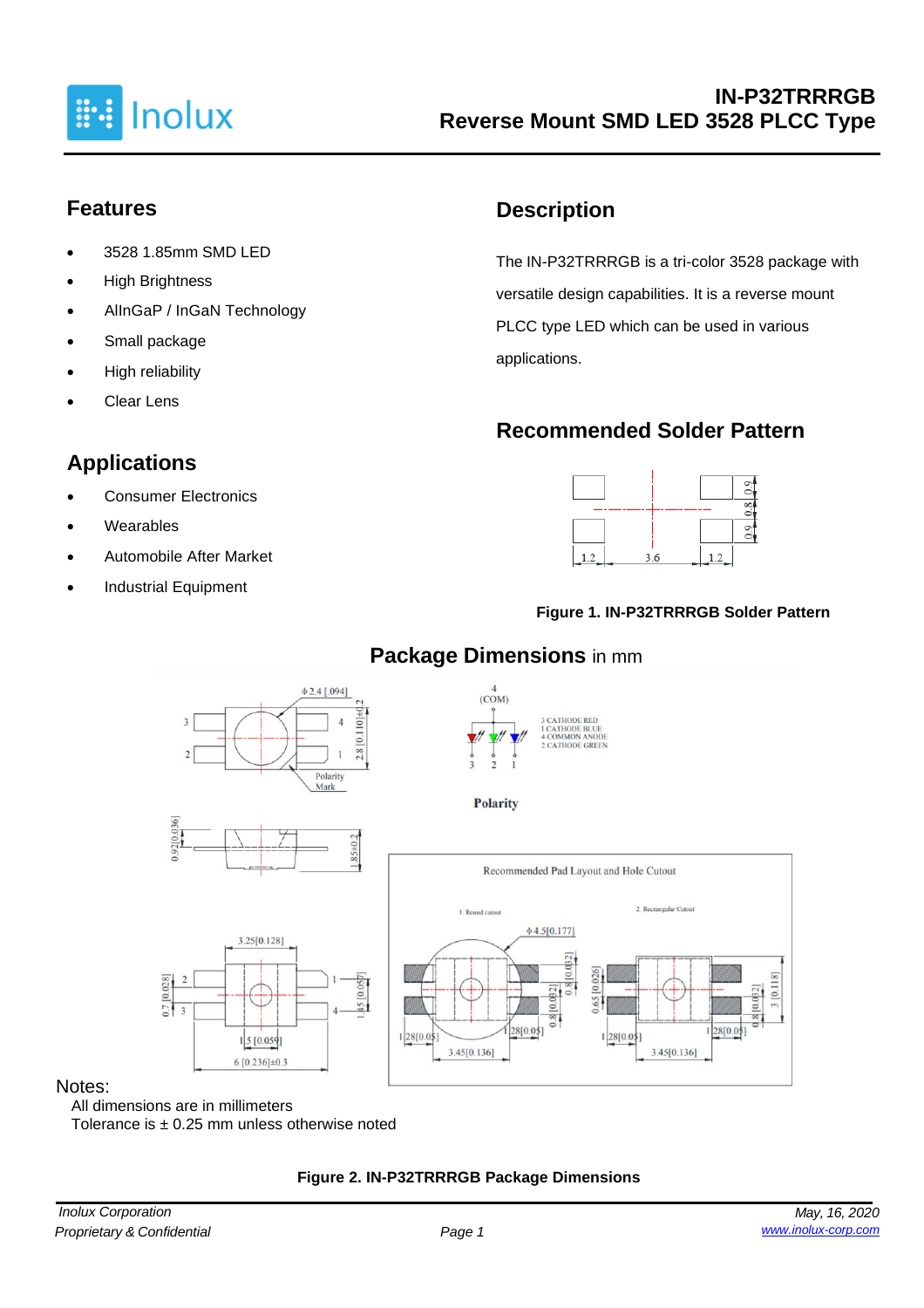

## **Absolute Maximum Rating at 25<sup>o</sup>C** (Note 1)

| Product      | <b>Emission Color</b> | $P_d$ (mW) | $I_F$ (mA) | $I_{FP}$ * (mA) | $V_R(V)$ | $T_{OP}$ (°C)                    | $T_{ST}$ (°C)                     |  |
|--------------|-----------------------|------------|------------|-----------------|----------|----------------------------------|-----------------------------------|--|
|              | Red                   | 60         | 25         | 100             |          |                                  |                                   |  |
| IN-P32TRRRGB | Green                 | 90         | 25         | 100             | 5        | $-40^{\circ}$ C $-+85^{\circ}$ C | $-40^{\circ}$ C $-+100^{\circ}$ C |  |
|              | <b>Blue</b>           | 90         | 25         | 100             |          |                                  |                                   |  |

#### **Notes**

1. Condition for IFP is pulse of 1/10 duty and 0.1msec width

#### **ESD Precaution**

ATTENTION: Electrostatic Discharge (ESD) protection

The symbol above denotes that ESD precaution is needed. ESD protection for GaP and AlGaAs based chips is necessary even though they are relatively safe in the presence of low static-electric discharge. Parts built with AlInGaP, GaN, or/and InGaN based chips are STATIC SENSITIVE devices. ESD precaution must be taken during design and assembly. If manual work or processing is needed, please ensure the device is adequately protected from ESD during the process.

Please be advised that normal static precautions should be taken in the handling and assembly of this device to prevent damage or degradation which may be induced by electrostatic discharge (ESD).

#### **Electrical Characteristics** *<sup>T</sup><sup>A</sup> <sup>=</sup> 25°C* (Note 1)

|              | Emission    |           | $V_F(V)$ |     |                      | $\lambda$ (nm)    | Viewing<br>Angle | $I_{V}^{*}$ (mcd) |      |
|--------------|-------------|-----------|----------|-----|----------------------|-------------------|------------------|-------------------|------|
| Product      | Color       | $I_F(mA)$ | typ.     | max | $\lambda_{\text{D}}$ | $\lambda_{\rm P}$ | Δλ               | $2 \theta 1/2$    | typ. |
|              | Red         | 20        | 2.0      | 2.4 | 624                  | 632               | 20               | 120               | 600  |
| IN-P32TRRRGB | Green       | 20        | 3.2      | 3.6 | 525                  | 520               | 35               | 120               | 2000 |
|              | <b>Blue</b> | 20        | 3.2      | 3.6 | 470                  | 468               | 25               | 120               | 450  |

#### **Notes**

1. Performance guaranteed only under conditions listed in above tables.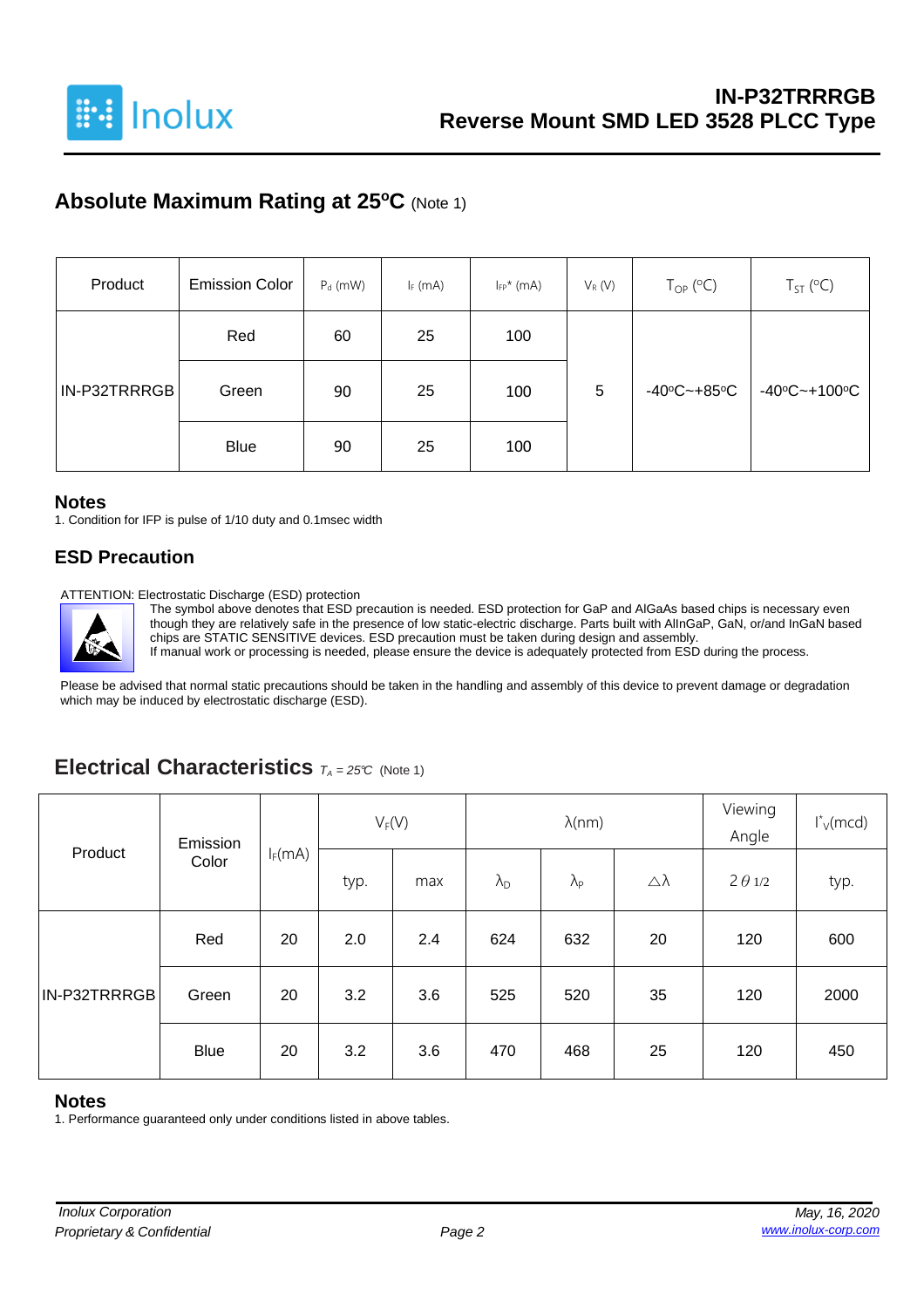

## **Typical Characteristic Curves -Red**



Forward Current Derating Curve





Luminous Intensity & Forward Current

L.

 $\sqrt{2}$ 



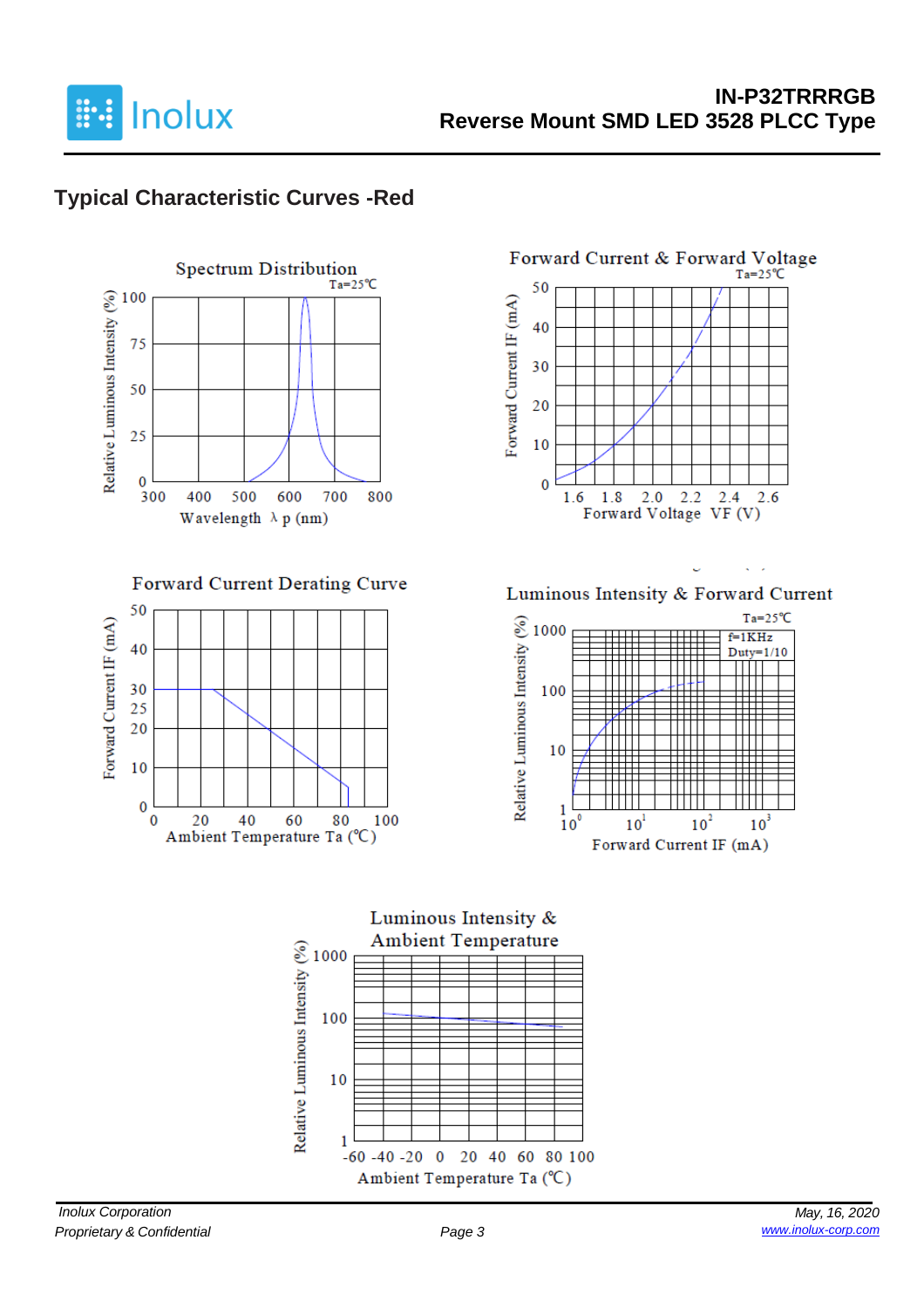

### **Typical Characteristic Curves -Green**



4.0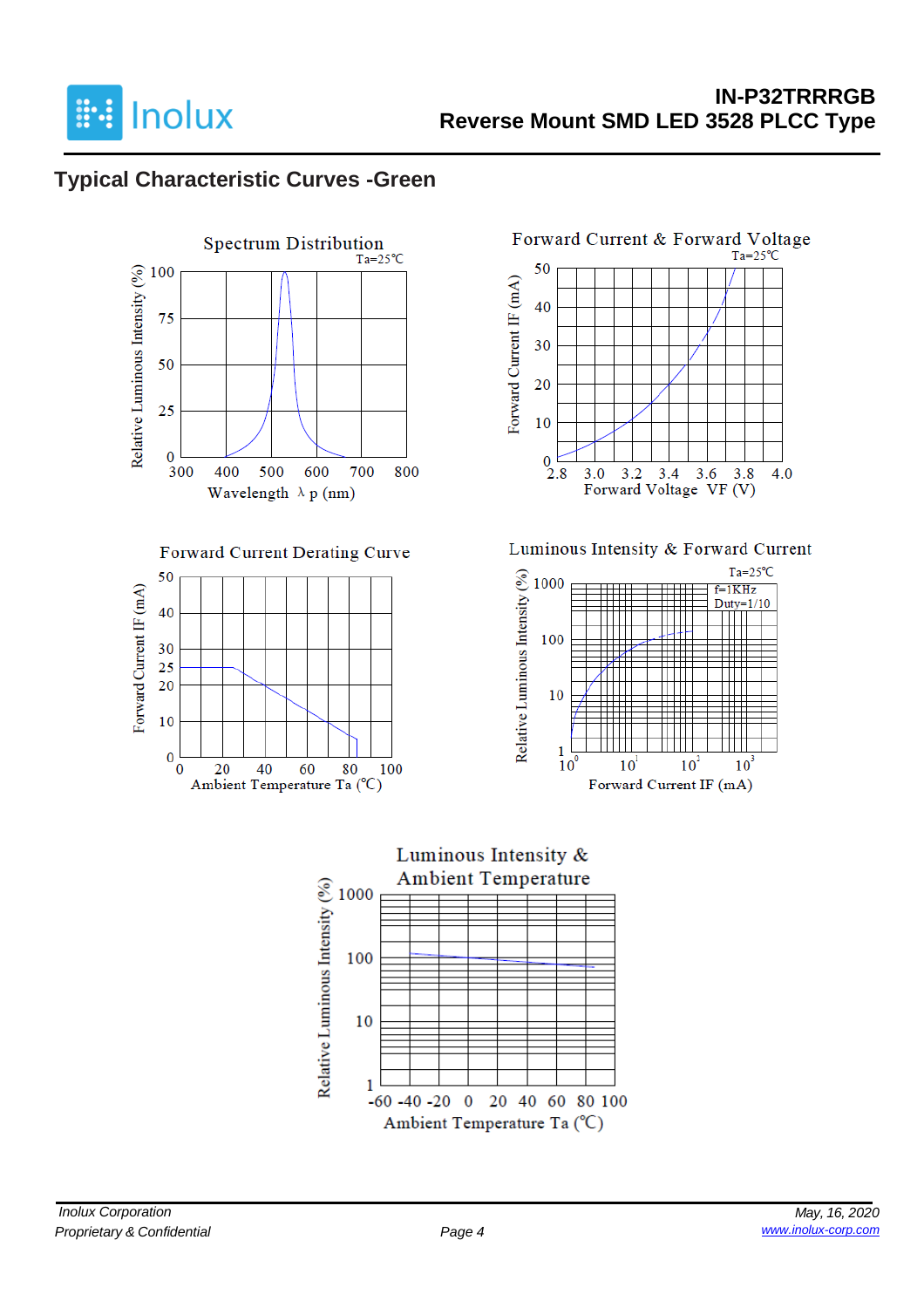

### **Typical Characteristic Curves -Blue**



#### Forward Current Derating Curve





#### Luminous Intensity & Forward Current



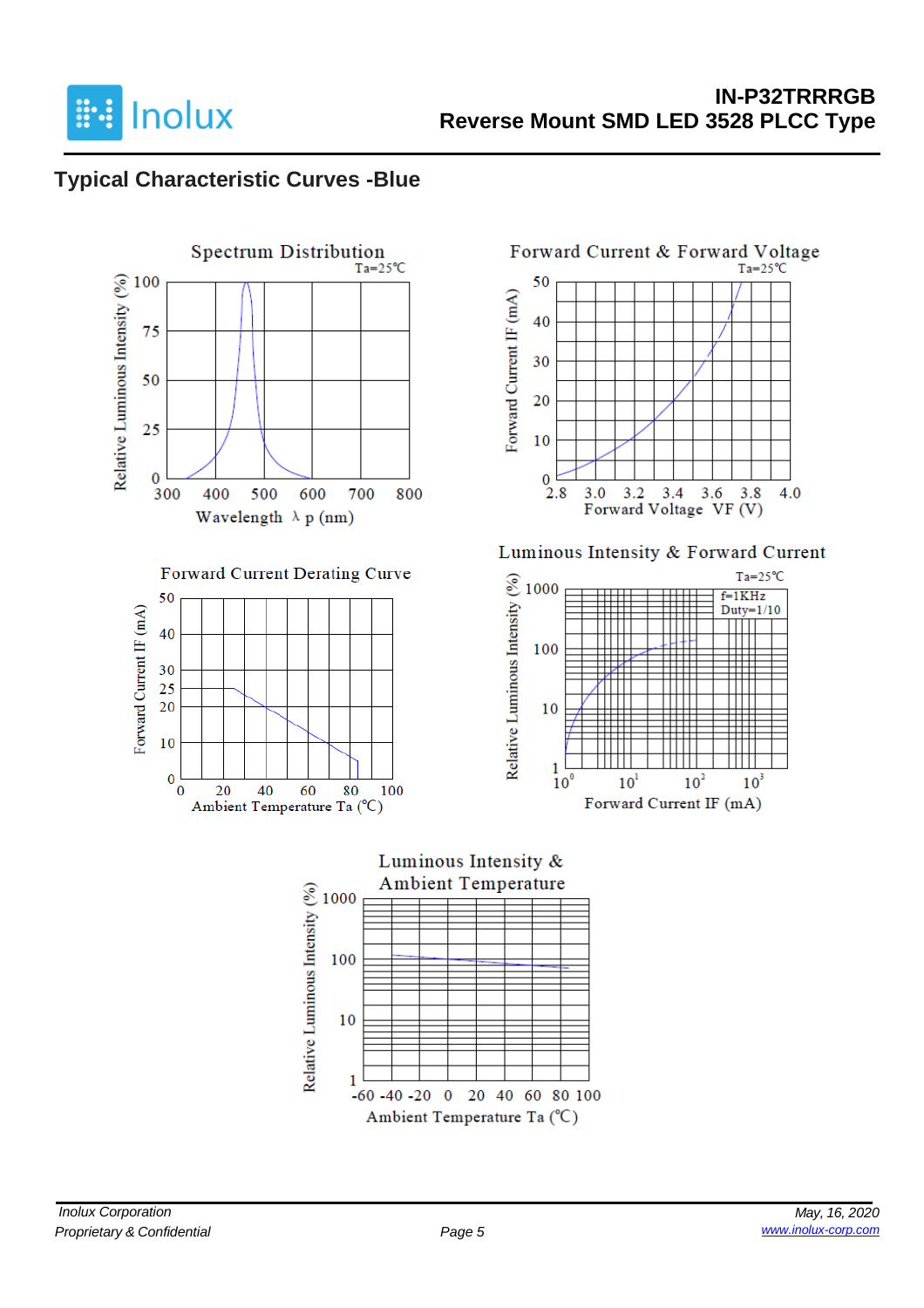

# **Typical Characteristic Curves – Radiation Pattern**



# **Ordering Information**

| Product      | <b>Emission Color</b> | <b>Test Current</b><br>$I_F$ (mA) | Luminous Intensity<br>$I_V$ (mcd)<br>(Typ.) | Forward<br>Voltage<br>$V_F(V)$<br>(Typ.) | Orderable<br>Part Number |  |
|--------------|-----------------------|-----------------------------------|---------------------------------------------|------------------------------------------|--------------------------|--|
|              | Red                   | 20                                | 600                                         | 2.0                                      |                          |  |
| IN-P32TRRRGB | Green                 | 20                                | 2000                                        | 3.2                                      | IN-P32TRRRGB             |  |
|              | <b>Blue</b>           | 20                                | 450                                         | 3.2                                      |                          |  |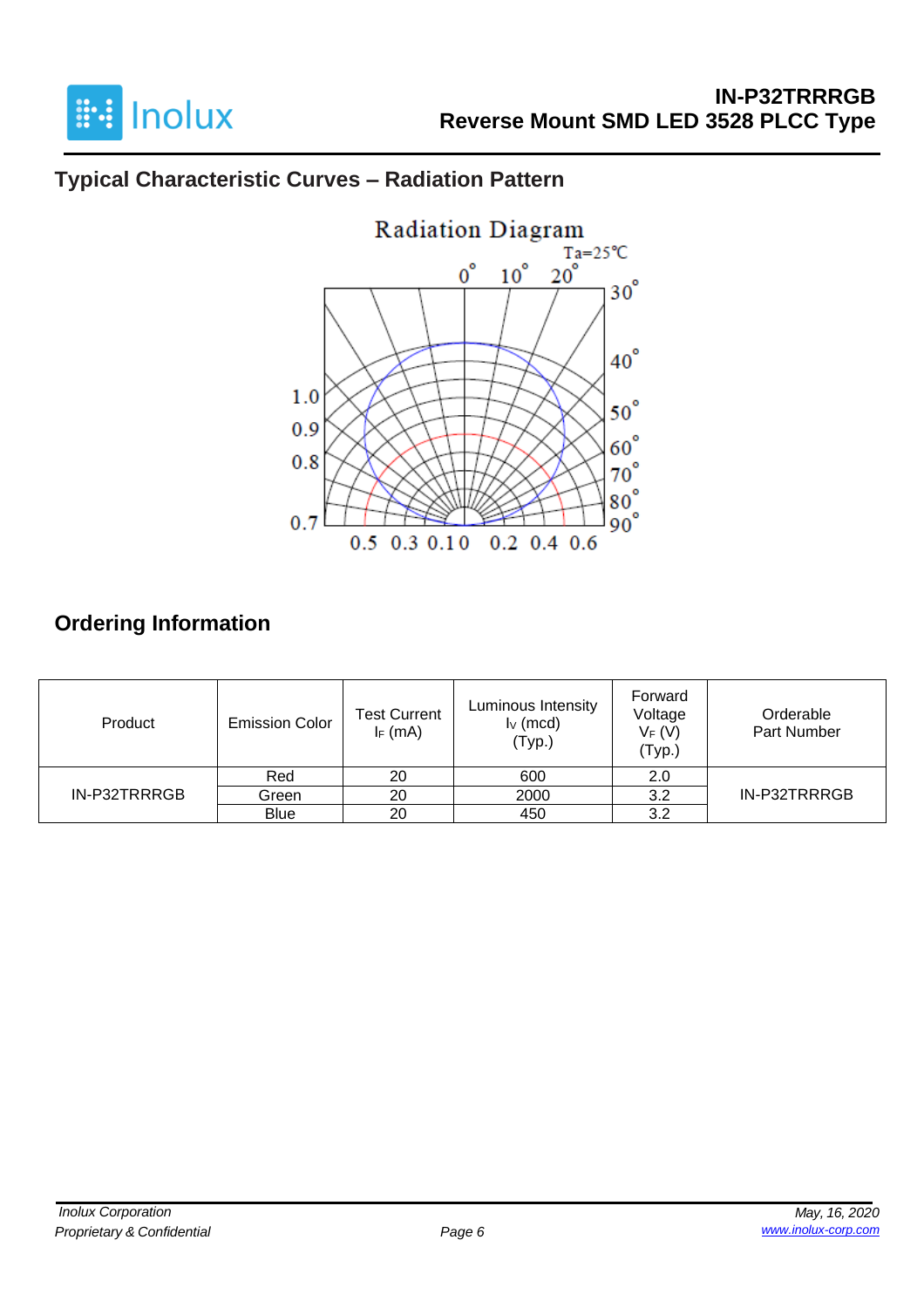

## **Label Specifications**



### **Inolux P/N:**

|               | N | $\overline{\phantom{a}}$ | P                     | 3 | $\overline{2}$                                            | T | $\mathsf{R}$ | ${\sf R}$              |                     |                      | $\mathsf{R}$ | G                                | B |                         | $\overline{\phantom{a}}$ | $\overline{\phantom{a}}$ | $\sim$ |
|---------------|---|--------------------------|-----------------------|---|-----------------------------------------------------------|---|--------------|------------------------|---------------------|----------------------|--------------|----------------------------------|---|-------------------------|--------------------------|--------------------------|--------|
|               |   |                          | Material              |   | Package                                                   |   | Variation    | Orientation            | Current             | Lens                 |              | Color                            |   | Chip Type               | Customized               | Stamp-off                |        |
| Inolux<br>SMD |   |                          | $P = P L C C$<br>Type |   | $32TR = 3.5 \times 2.8 \times 1.85$ mm<br>(Reverse Mount) |   |              | $R =$ Reverse<br>Mount | (Blank)<br>$= 20mA$ | $(Blank) =$<br>Clear |              | R=630nm<br>$G=530$ nm<br>B=470nm |   | $(blank) =$<br>Standard |                          |                          |        |

#### **Lot No.:**

| -        | - |                     |  |  | 01    | 24     | 001 |
|----------|---|---------------------|--|--|-------|--------|-----|
| Internal |   | Year (2017, 2018, ) |  |  | Date  | Serial |     |
| Tracker  |   |                     |  |  | Month |        |     |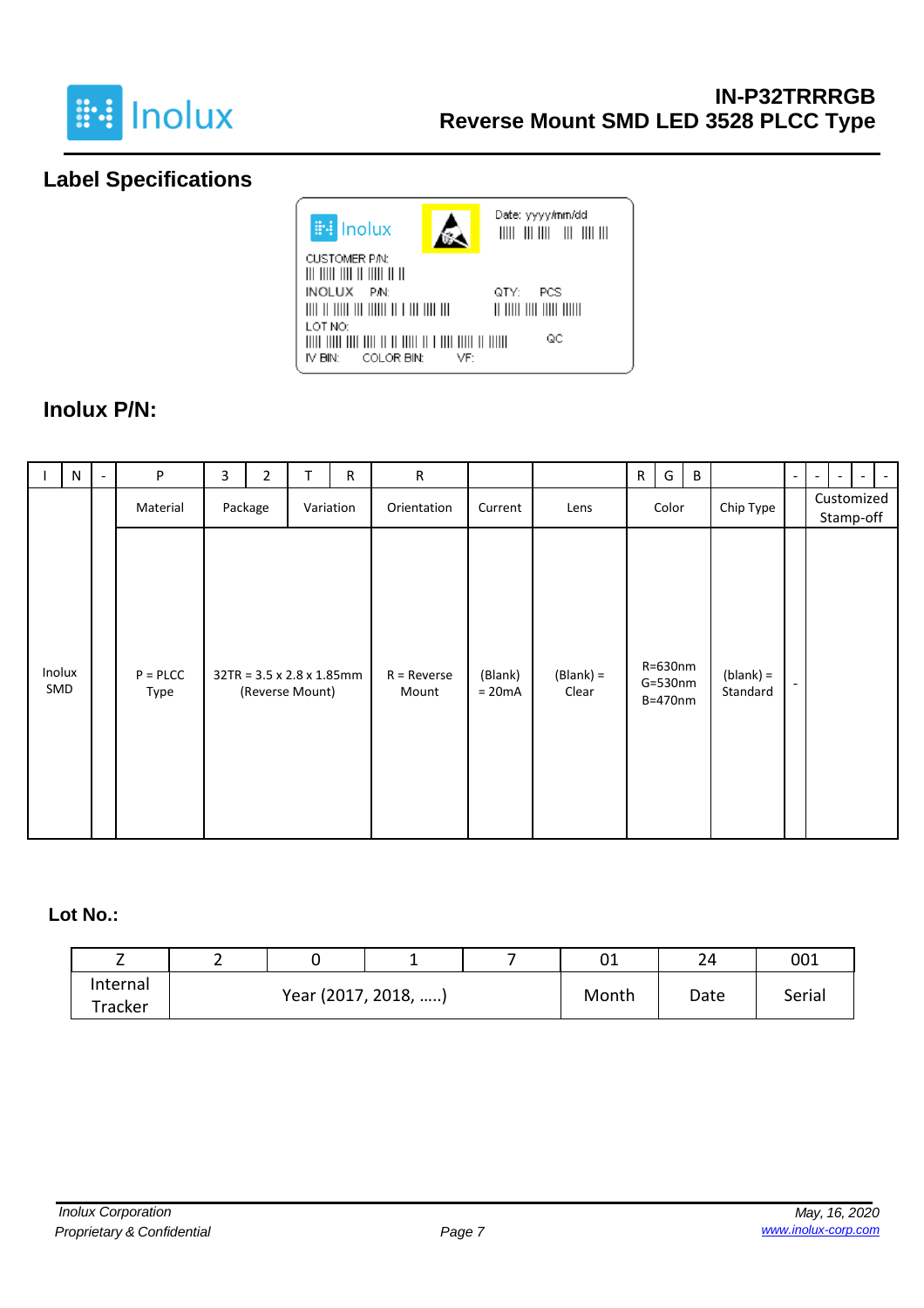

## **Packaging Information: 2000pcs Per Reel**

### Tape Dimension



| Symbol      | A <sub>0</sub>  | <b>B0</b>       | KO              | P <sub>0</sub> | P <sub>1</sub> | <b>P2</b>       |                 |
|-------------|-----------------|-----------------|-----------------|----------------|----------------|-----------------|-----------------|
| <b>Spec</b> | $3.10 \pm 0.1$  | $6.45 \pm 0.05$ | $2.15 \pm 0.05$ | $4.0 \pm 0.1$  | $4.0{\pm}0.1$  | $2.00 \pm 0.05$ | $0.23 \pm 0.03$ |
| Symbol      | Е               | F               | D <sub>0</sub>  | D <sub>1</sub> | w              | <b>10P0</b>     |                 |
| <b>Spec</b> | $1.75 \pm 0.10$ | $5.5 \pm 0.05$  | $1.5 + 0.1$     | $1.5 + 0.1$    | $12+0.1$       | $40.0 \pm 0.2$  |                 |

### Reel Dimension



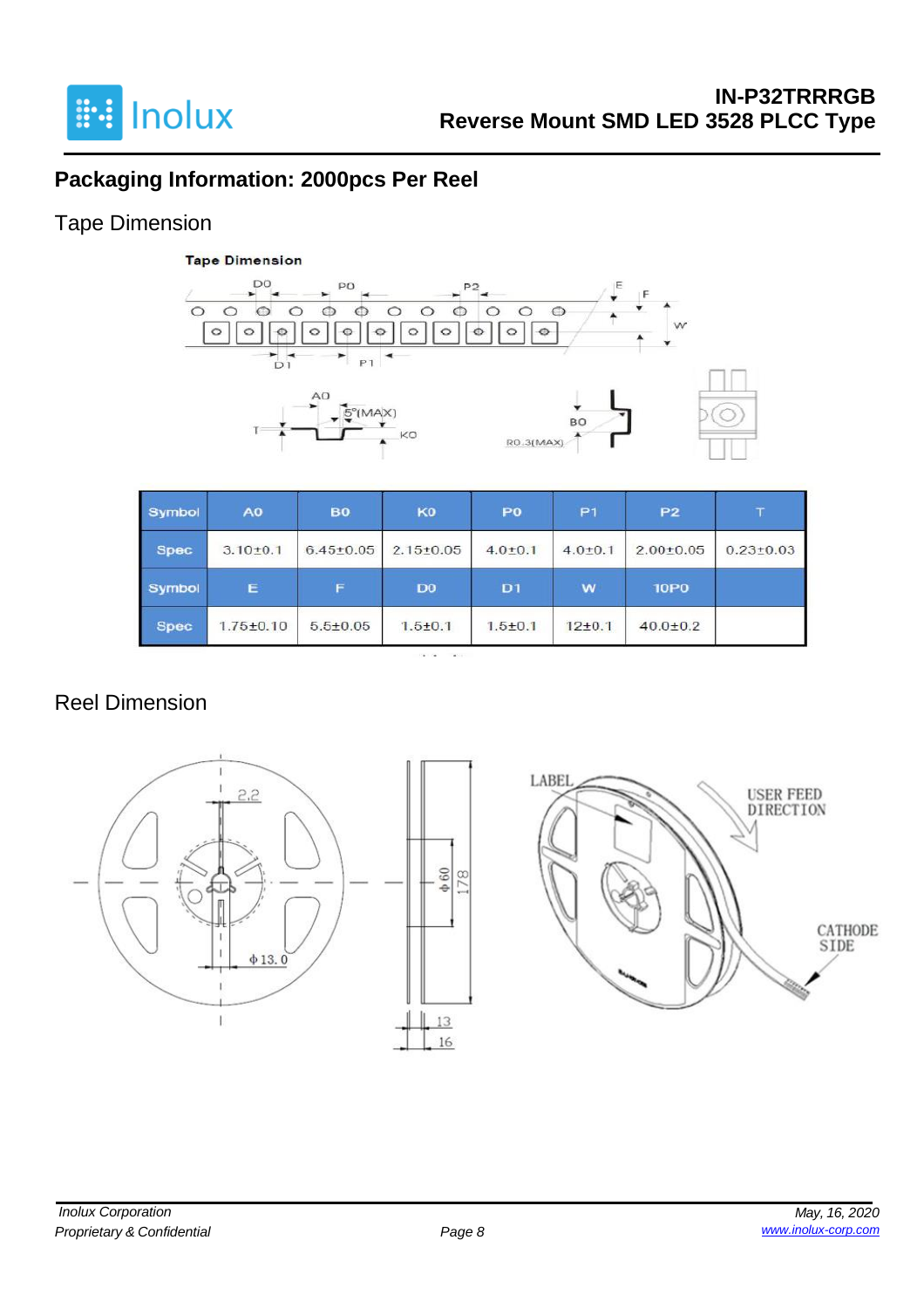

## Packing Dimension



5 boxes per carton are available depending on shipment quantity.

|              | <b>Specification</b> | Material                         | <b>Quantity</b>     |
|--------------|----------------------|----------------------------------|---------------------|
| Carrier tape | Per EIA 481-1A specs | Conductive black tape            | $ 2000pcs$ per reel |
| Reel         | Per EIA 481-1A specs | Conductive black                 |                     |
| Label        | <b>IN</b> standard   | Paper                            |                     |
| Packing bag  | 220x240mm            | Aluminum laminated bag/no-zipper | One reel per bag    |
| Carton       | <b>IN</b> standard   | Paper                            | Non-specified       |

Others:

Each immediate box consists of 5 reels. The 5 reels may not necessarily have the same lot number or the same bin combinations of Iv,  $\lambda_D$  and Vf. Each reel has a label identifying its specification; the immediate box consists of a product label as well.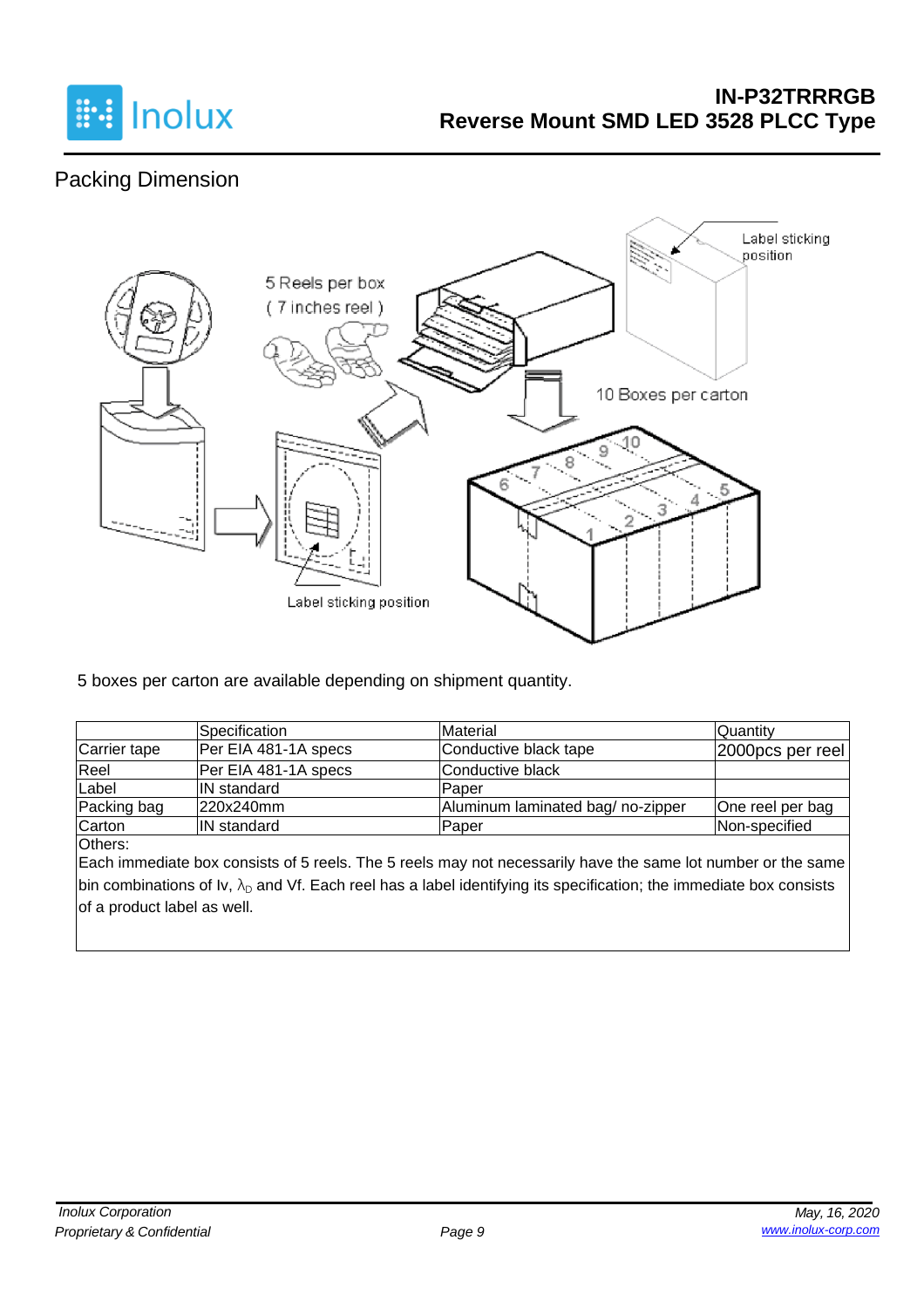

### **Dry Pack**

All SMD optical devices are **MOISTURE SENSITIVE**. Avoid exposure to moisture at all times during transportation or storage. Every reel is packaged in a moisture protected anti-static bag. Each bag is properly sealed prior to shipment.

Upon request, a humidity indicator will be included in the moisture protected anti-static bag prior to shipment.

The packaging sequence is as follows:



### **Reflow Soldering**

- Recommended tin glue specifications: melting temperature in the range of 178~192 <sup>o</sup>C
- The recommended reflow soldering profile is as follows (temperatures indicated are as measured on the surface of the LED resin):

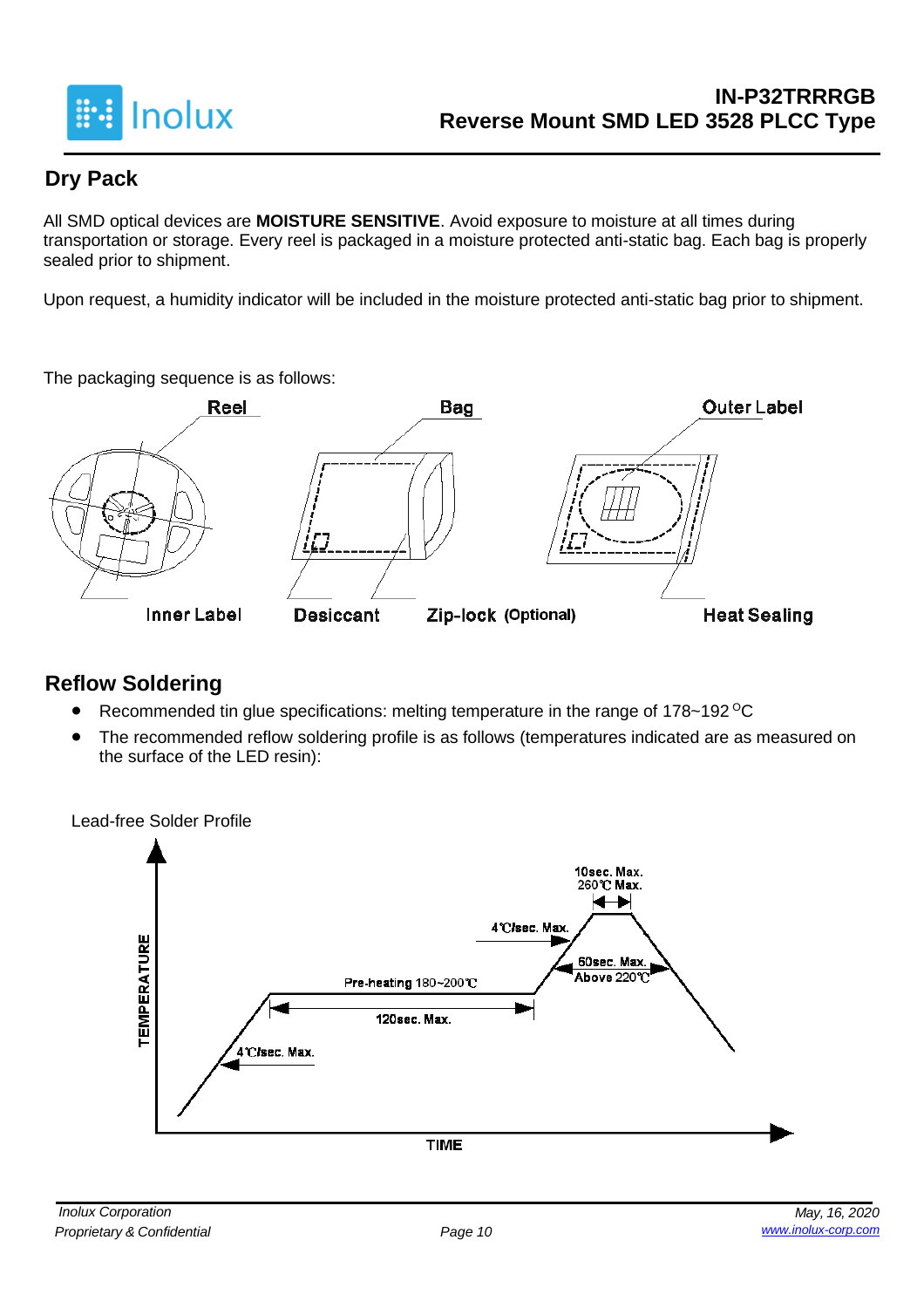

### **Precautions**

- Avoid exposure to moisture at all times during transportation or storage.
- Anti-Static precaution must be taken when handling GaN, InGaN, and AlInGaP products.
- It is suggested to connect the unit with a current limiting resistor of the proper size. Avoid applying a reverse voltage.
- Avoid operation beyond the limits as specified by the absolute maximum ratings.
- Avoid direct contact with the surface through which the LED emits light.
- If possible, assemble the unit in a clean room or dust-free environment.

#### **Reworking**

- Rework should be completed within 5 seconds under 260 °C.
- The iron tip must not come in contact with the copper foil.
- Twin-head type is preferred.

#### **Cleaning**

Following are cleaning procedures after soldering:

- An alcohol-based solvent such as isopropyl alcohol (IPA) is recommended.
- Temperature x Time should be  $50^{\circ}$ C x 30sec. or  $<$ 30 $^{\circ}$ C x 3min
- Ultra sonic cleaning: < 15W/ bath; bath volume ≤ 1liter
- Curing:  $100^{\circ}$ C max, <3min

### **Cautions of Pick and Place**

- Avoid stress on the resin at elevated temperature.
- Avoid rubbing or scraping the resin by any object.
- Electro-static may cause damage to the component. Please ensure that the equipment is properly grounded. Use of an ionizer fan is recommended.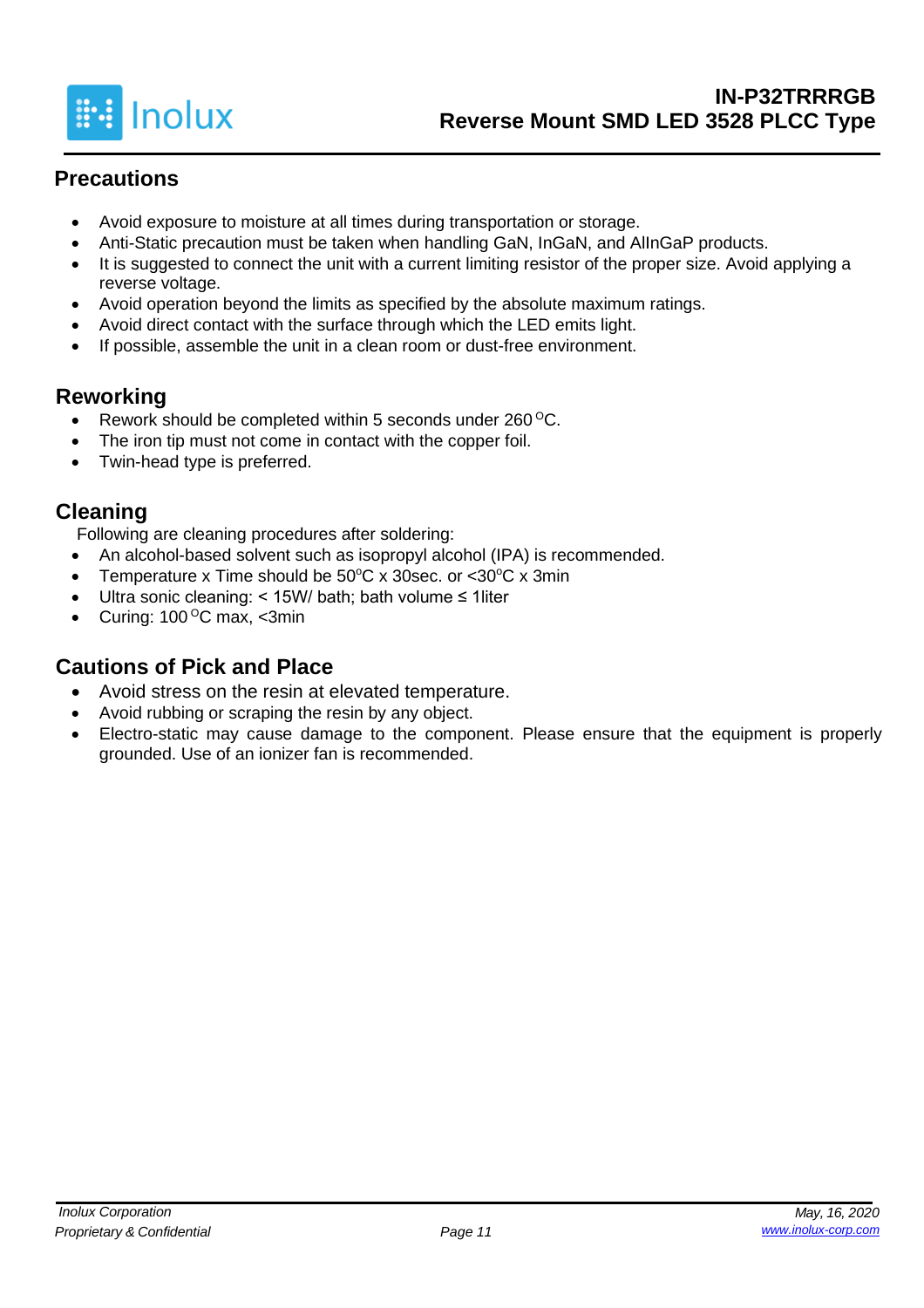

# **Reliability**

|                     | Frequency/ lots/ samples/  | Standards           | Conditions                                 |
|---------------------|----------------------------|---------------------|--------------------------------------------|
| Item                | failures                   | Reference           |                                            |
|                     | For all reliability        | J-STD-020           | 1.) Baking at 85°C for 24hrs               |
| Precondition        | monitoring tests according |                     | 2.) Moisture storage at 85°C/60% R.H. for  |
|                     | to JEDEC Level 2           |                     | 168hrs                                     |
|                     | 1Q/ 1/ 22/ 0               | JESD22-B102-B       | Accelerated aging 155°C/24hrs              |
| Solderability       |                            | <b>And CNS-5068</b> | Tinning speed: 2.5+0.5cm/s                 |
|                     |                            |                     | Tinning: A: 215°C/ 3+1s or B: 260°C/ 10+1s |
|                     |                            | <b>CNS-5067</b>     | Dipping soldering terminal only            |
| Resistance to       |                            |                     | Soldering bath temperature                 |
| soldering heat      |                            |                     | A: 260+/-5°C; 10+/-1s                      |
|                     |                            |                     | B: 350+/-10°C; 3+/-0.5s                    |
|                     | 1Q/ 1/ 40/ 0               | CNS-11829           | 1.) Precondition: 85°C baking for 24hrs    |
| Operating life test |                            |                     | 85°C/ 60%R.H. for 168hrs                   |
|                     |                            |                     | 2.) Tamb25°C; IF=20mA; duration 1000hrs    |
| High humidity,      | 1Q/ 1/ 45/ 0               | JESD-A101-B         | Tamb: 85°C                                 |
| high temperature    |                            |                     | Humidity: 85% R.H., IF=5mA                 |
| bias                |                            |                     | Duration: 1000hrs                          |
| High temperature    | 1Q/ 1/ 20                  | IN specs.           | Tamb: 55°C                                 |
| bias                |                            |                     | $IF = 20mA$                                |
|                     |                            |                     | Duration: 1000hrs                          |
|                     | 1Q/ 1/ 40/ 0               |                     | Tamb25°C, If=20mA,, Ip=100mA, Duty         |
| Pulse life test     |                            |                     | cycle=0.125 (tp=125 $\mu$ s, T=1sec)       |
|                     |                            |                     | Duration 500hrs)                           |
|                     | 1Q/ 1/ 76/ 0               | JESD-A104-A         | A cycle: -40 degree C 15min; +85 degree C  |
| Temperature         |                            | IEC 68-2-14, Nb     | 15 <sub>min</sub>                          |
|                     |                            |                     | Thermal steady within 5 min                |
| cycle               |                            |                     | 300 cycles                                 |
|                     |                            |                     | 2 chamber/ Air-to-air type                 |
| High humidity       | 1Q/ 1/ 40/ 0               | CNS-6117            | 60+3°C                                     |
| storage test        |                            |                     | 90+5/-10% R.H. for 500hrs                  |
| High temperature    | 1Q/ 1/ 40/ 0               | <b>CNS-554</b>      | 100+10°C for 500hrs                        |
| storage test        |                            |                     |                                            |
| Low temperature     | 1Q/ 1/ 40/ 0               | CNS-6118            | -40+5°C for 500hrs                         |
| storage test        |                            |                     |                                            |